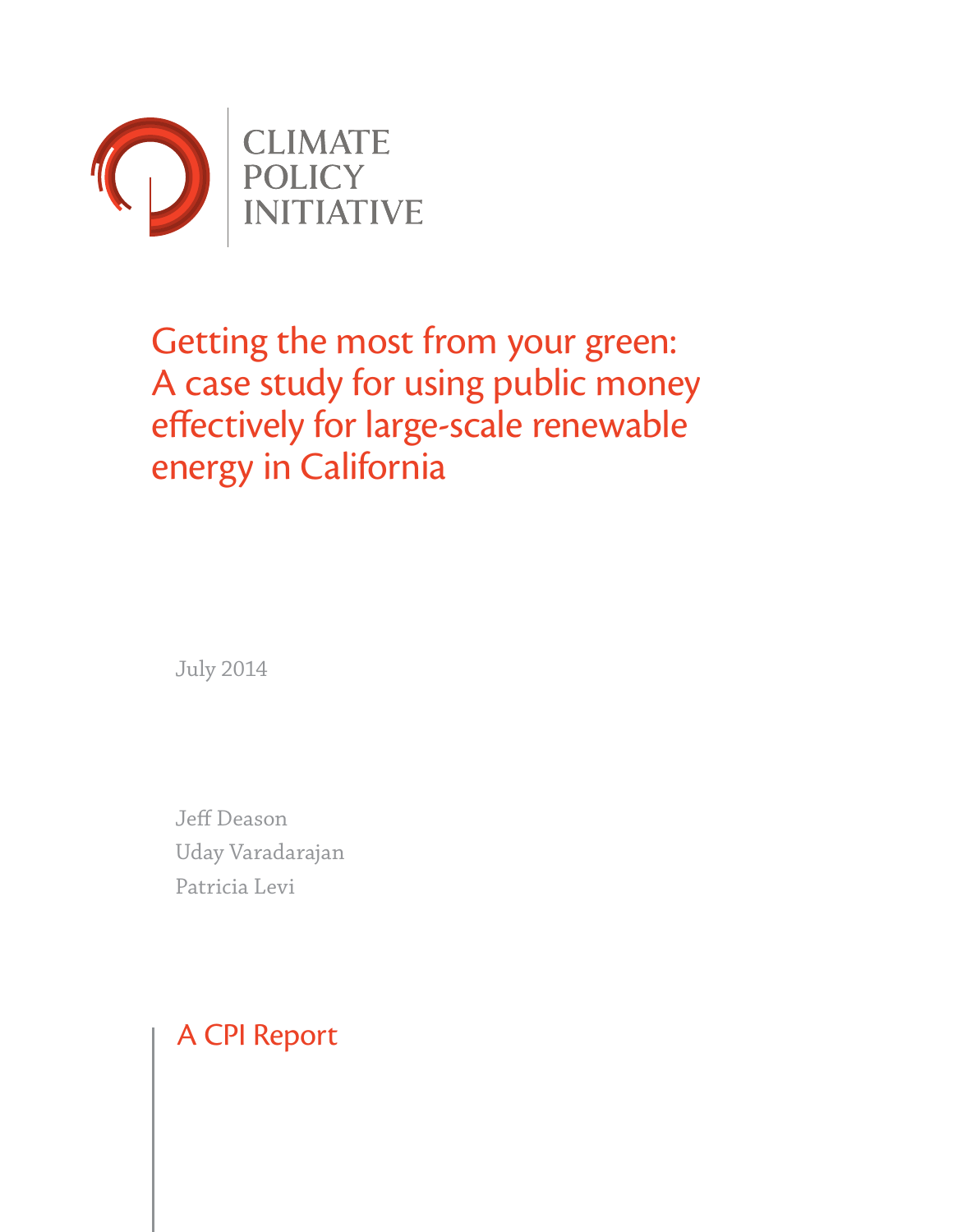## **Descriptors**

| Sector  | Finance; Renewable Energy |                                                                    |
|---------|---------------------------|--------------------------------------------------------------------|
| Regions | Global                    |                                                                    |
|         |                           | Keywords finance; green banks; public investment; renewable energy |
| Contact | Uday Varadarajan          | uday.varadarajan@cpisf.org                                         |

## **About CPI**

Climate Policy Initiative is a team of analysts and advisors that works to improve the most important energy and land use policies around the world, with a particular focus on finance. An independent organization supported in part by a grant from the Open Society Foundations, CPI works in places that provide the most potential for policy impact including Brazil, China, Europe, India, Indonesia, and the United States.

Our work helps nations grow while addressing increasingly scarce resources and climate risk. This is a complex challenge in which policy plays a crucial role.

Copyright © 2015 Climate Policy Initiative [www.climatepolicyinitiative.org](http://www.climatepolicyinitiative.org )

All rights reserved. CPI welcomes the use of its material for noncommercial purposes, such as policy discussions or educational activities, under a Creative Commons Attribution-NonCommercial-ShareAlike 3.0 Unported License. For commercial use, please contact admin@cpisf.org.

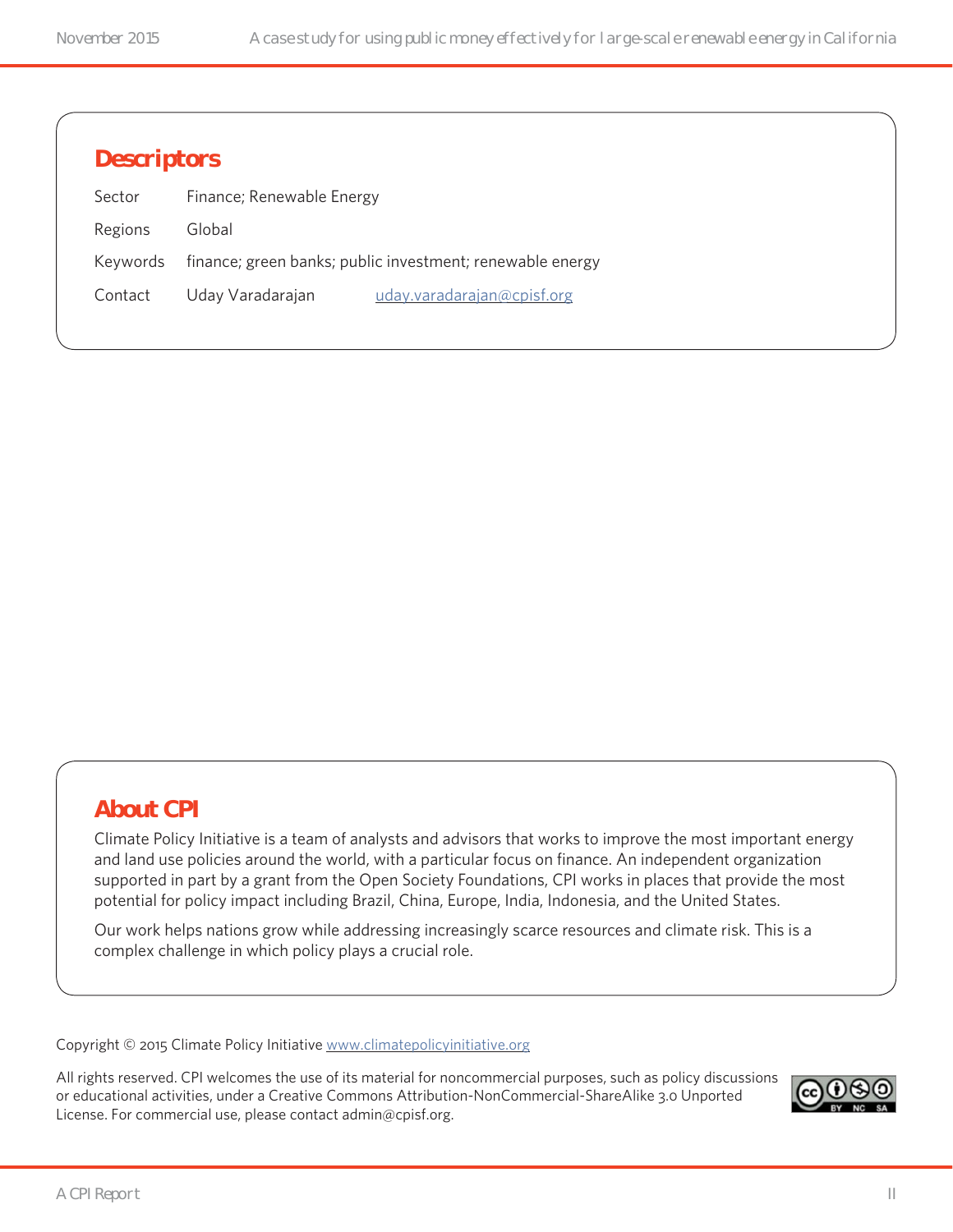# **Contents**

|    | 1. OVERVIEW                                                                 |              |
|----|-----------------------------------------------------------------------------|--------------|
|    | 2. FINANCIAL BARRIERS AND SOLUTIONS TO LARGE RENEWABLE ENERGY IN CALIFORNIA | $\mathbf{P}$ |
|    | <b>IDENTIFYING BARRIERS</b>                                                 |              |
| 22 | WHERE COULD PUBLIC FINANCING MECHANISMS SUCCESSEULLY INTERVENE?             | 3            |
| フ3 | <b>FINDING SOLUTIONS</b>                                                    | 5            |
|    | APPENDIX 1. POLICY BACKGROUND IN CALIFORNIA                                 | 6            |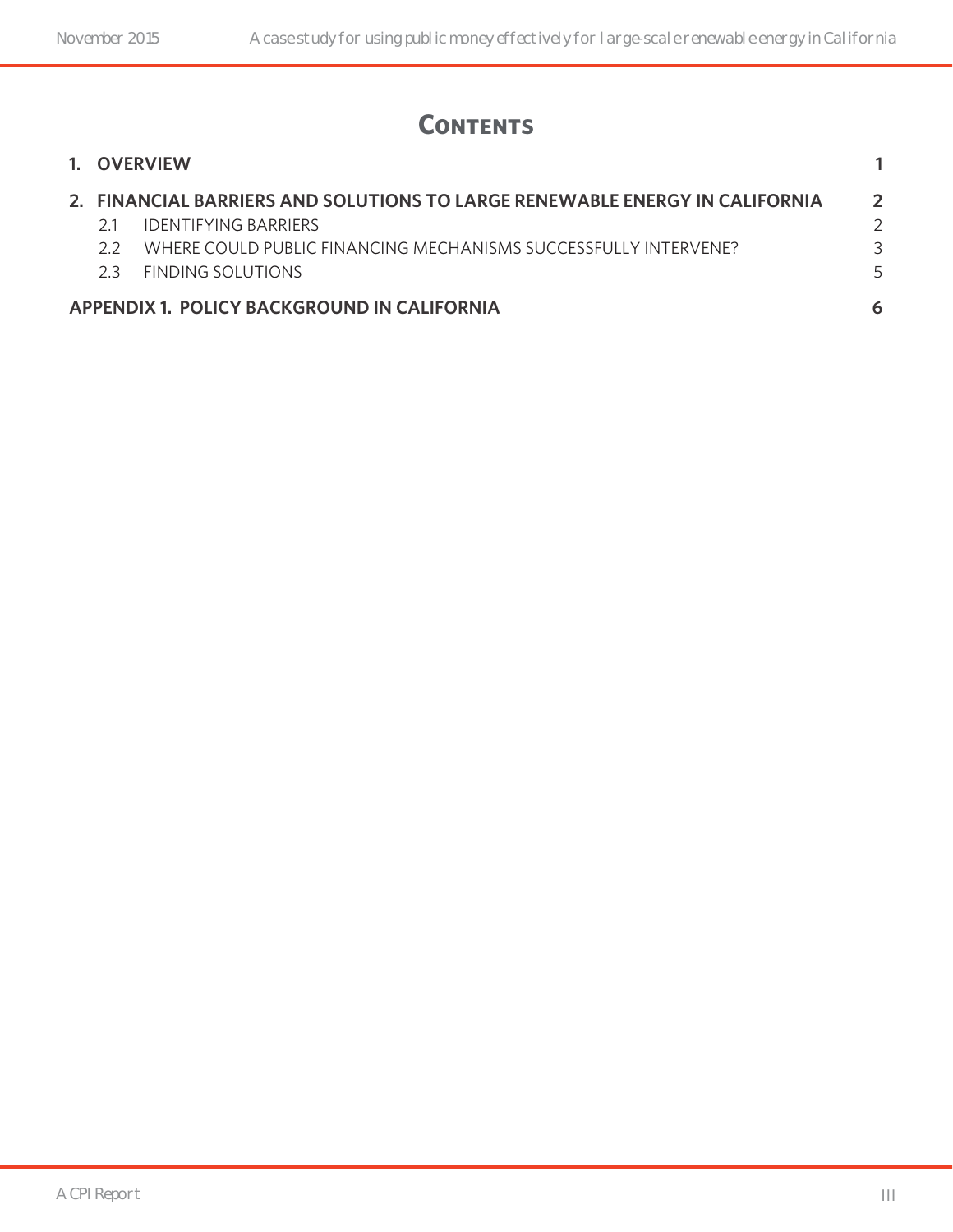## **1. Overview**

This brief illustrates CPI's approach to identifying effective uses of public financial interventions for lowcarbon projects. It presents our analysis of the financial barriers affecting large-scale renewable energy in California, utilizing the approach in Figure 1 below.

We use this to sort through the many possible applications of public financing and risk bearing mechanisms in a sector to identify where such mechanisms could have the greatest effect. We would ultimately aim to apply our framework across all relevant sectors in a jurisdiction, in order to identify the most effective ways a public financing mechanisms can drive decarbonization across the whole economy.

Our analysis of large-scale renewable generation in California showed that the majority of projects are well supported by existing policy and financing practices; however, there are still areas where public financing could effectively and substantively help the sector. The first step of our framework, illustrated in step 1 of Figure 1, revealed seven ways in which existing stakeholders in this sector may not have all of their needs met. The next steps of our framework—identifying which of those barriers can be most effectively solved by public finance institutions, and prioritizing and designing policy solutions —ultimately focused on three ways in which public financial interventions could be helpful:

- A public institution could aggregate and securitize projects to lower transaction costs associated with tax equity financing, either by holding the projects in the institution itself or by facilitating the creation of a separate entity such as a YieldCo.
- Small and medium enterprises could gain access to much more attractive renewable energy finance through alternate forms of loan security facilitated by public programs, like property taxes (as done with Property Assessed Clean Energy programs), or on-bill repayment.
- Finally, a public institution could bear project risk for innovative, early-stage renewable technologies through loan guarantees, an interest-rate buydown or concessional lending.

For this example, we have completed framework step 2, 'Screen for Suitability,' but we have only done a preliminary look at the opportunity sizing and policy effectiveness analysis that comprises step 3. Our first look at the opportunity size for each of these possibilities suggests that public intervention in any one of them could have a significant impact. Pending interest from policymakers, CPI could conduct a more thorough investigation of the opportunity size, for example using financial modeling to quantify the impacts of public financing intervention and compare the effectiveness of various specific policies.

Figure 1: CPI's analysis framework for evaluating green banking and other financial interventions for low-carbon projects.

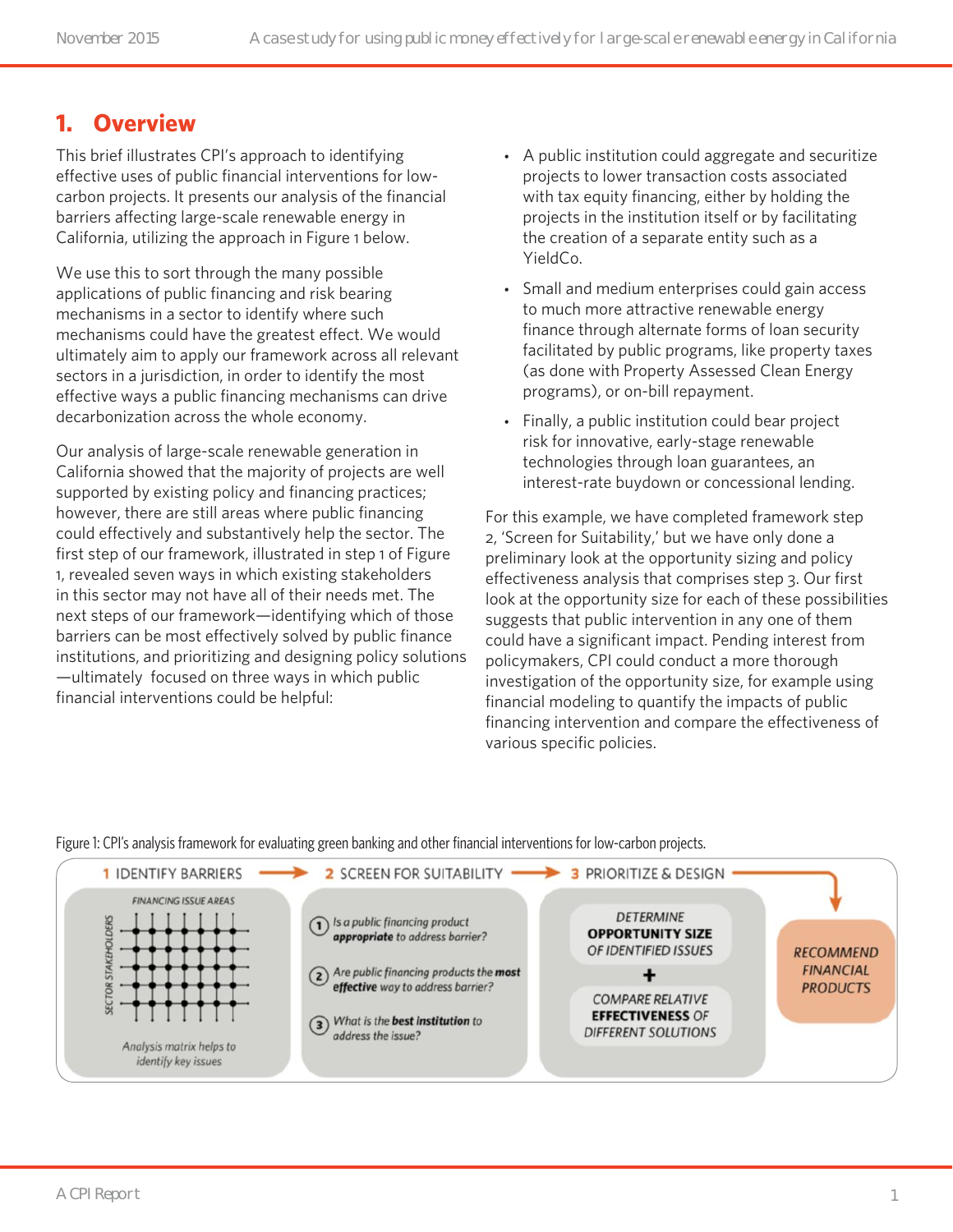## **2. Financial Barriers and Solutions to Large Renewable Energy in California**

Our analysis revealed several areas where a Californian green bank might accelerate decarbonization in the large-scale renewable energy sector. This assessment was informed by extensive stakeholder interviews and a review of California's policy landscape, discussed in the following section.

#### **2.1 Identifying barriers**

We considered the financial needs of the range of stakeholders in this sector, across different project sizes, technologies, and types of developers. Within each of these categories, we saw a few needs that are still unaddressed or poorly addressed by the relatively robust policy landscape in California. Those unmet needs are mapped out in Figure 1, which represents our process of identifying barriers by assessing the status of all major stakeholders across all significant financing needs.

We began with the lists of typical stakeholders and financial needs, which are provided in our first brief, and adapted them to the large-scale renewable generation sector. To identify barriers in a comprehensive way, we assessed how well each financial need was met for each stakeholder on our list.

We examined only stakeholders and financial barriers that are relevant to large scale renewable energy. Thus residential buildings and split incentives were not included, nor did we distinguish between end users and other stakeholders.

Overall, in California the majority of large-scale renewable energy projects seem well-supported by the existing policy regime, detailed in section 3 of this brief, and current financing practices. The Production Tax Credit and the Renewable Portfolio Standard— identified in our previous work as two key influencers of the cost of capital (Climate Policy Initiative 2011) — provide sufficient demand and long-term revenue certainty to





This figure represents the practical application of the basic framework described in Section 2 and further Appendix 1. The stakeholders and issues it uses have been modified from the basic framework to fit the landscape of this sector. Where a stakeholder has an unmet need in a certain financing issue area, the relevant intersection is shaded. Unshaded intersections represent that a stakeholder's needs are well satisfied in this area or that the issue is not applicable. Related issues that extend across stakeholders or issue areas share a common coloring.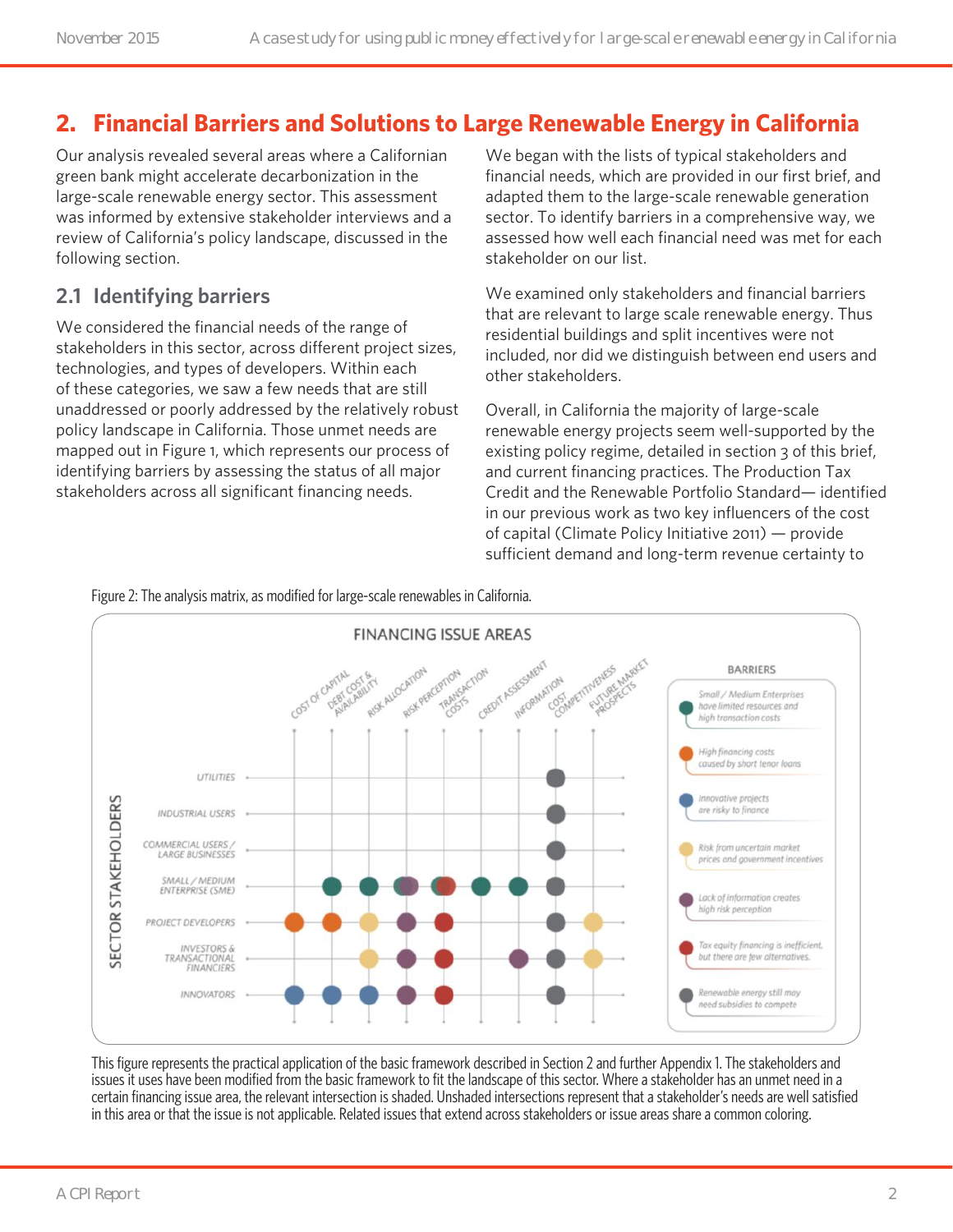support many projects. This landscape may change as these policies sunset and are not replaced (see Section 3 for more detail), but for the time being we are left with just a few areas for major impact by public financing interventions.

We did identify seven distinct issues that could substantially impact the accessibility and cost of financing for such projects. They are listed in Figure 1 and in Table 1. These issues do not impact the entire sector in a crippling way, but rather they impact a subset of projects, may become a larger problem in the future, or currently keep some attractive projects from being as appealing as they could be.

#### **2.2 Where could public financing mechanisms successfully intervene?**

We narrowed down the list of barriers that a green bank should address by utilizing the filters outlined in Section 3 of our main brief. That process is summarized in Table 1, where the columns represent steps in our filtering process.

Transaction cost and information provision issues that do not directly relate to financing were eliminated from the list of potential targets for public financing and risk bearing mechanisms in California. They fall outside the scope of the type of interventions these mechanisms can perform. As well, we eliminated issues for which public financing was unlikely to be *the best* solution; for those issues, a non-financing approach would be more effective, even if public financing mechanisms could theoretically address the issue.

Table 1 identifies four major areas which seem to be likely candidates for successful, high-impact intervention by a green bank:

- Facilitate low-cost financing for small and medium-sized enterprises (SMEs) in a way that reduces the transaction costs, reduces reliance on traditional credit-assessment methods, and provides for businesses that have a first lien on their property.
- Lower the transaction costs for tax equity, making it more accessible and affordable, for larger projects as well as SMEs and other small actors.
- Provide financial support for innovative and early stage technologies, taking on a portion of the costs and/or risks inherent in innovation.
- Incentivize lending in new markets unfamiliar to lenders and collect data on those loans. This issue is likely to significantly overlap with any programs addressing innovative and early stage technologies.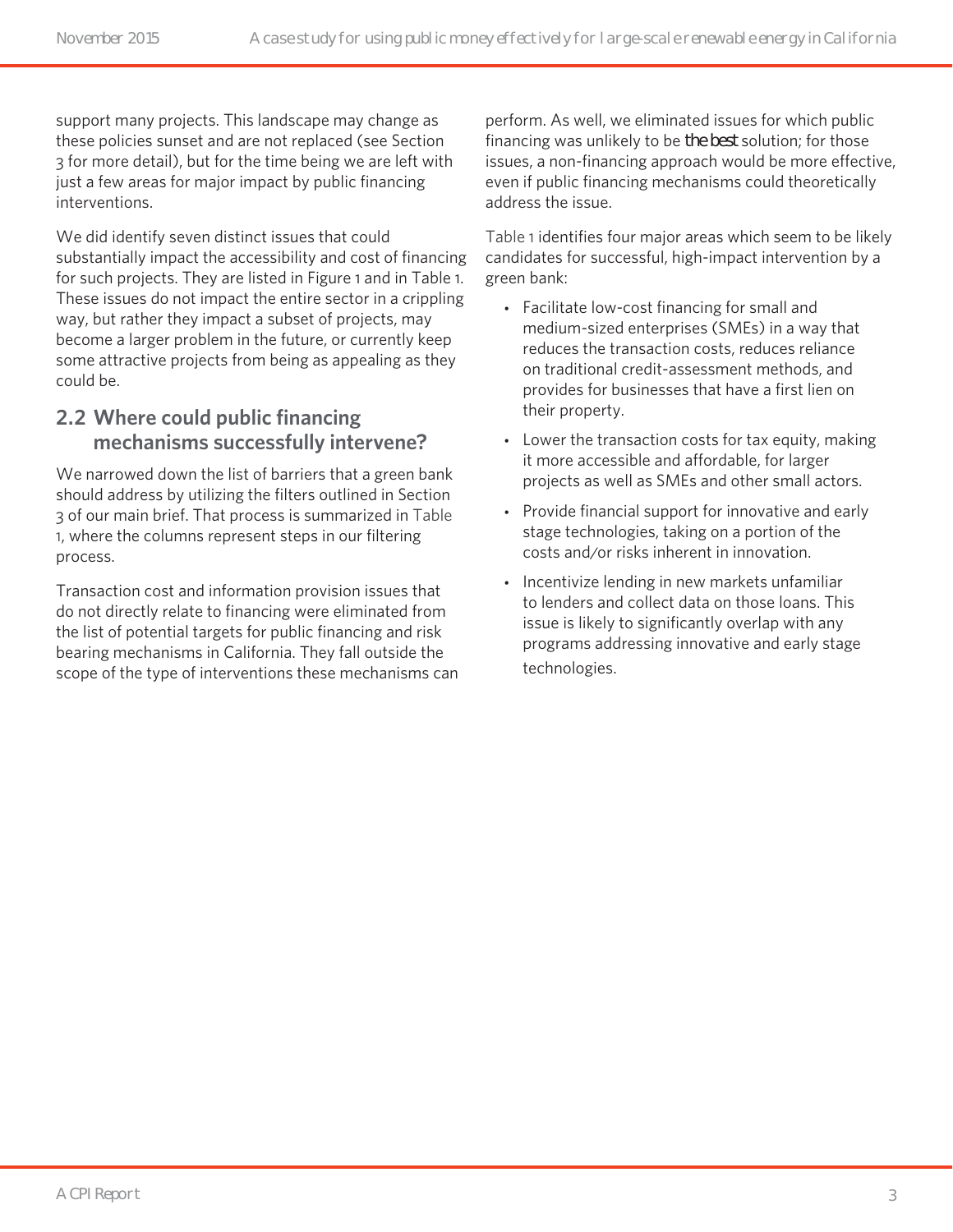| Table 1: Maior Issues Identified From the Analysis Framework                                                                      |                                                                                                                                                                                                                               |                                                                                                                                                                                                                                      |
|-----------------------------------------------------------------------------------------------------------------------------------|-------------------------------------------------------------------------------------------------------------------------------------------------------------------------------------------------------------------------------|--------------------------------------------------------------------------------------------------------------------------------------------------------------------------------------------------------------------------------------|
| <b>ISSUE IDENTIFIED</b>                                                                                                           | FINANCING SOLUTION?<br>POTENTIAL PUBLIC                                                                                                                                                                                       | IS A PUBLIC FINANCING<br>SOLUTION BEST?                                                                                                                                                                                              |
| high credit assessment costs<br>to existing liens on their property and<br>SMEs have trouble accessing credit due                 | bank regulations, and so would have an easier time lending to<br>businesses with an existing lien.<br>$\sqrt{res.}$ For example, public institutions aren't regulated by                                                      | program have been well received (Copithorne, 2013)<br>$\sqrt{\gamma_{\rm{ES.}}}$<br>Policies addressing this issue like CEFIA's C-PACE                                                                                               |
| therefore have a low tolerance for risk.<br>SMEs may be credit constrained and                                                    | potentially help reduce the price risk.<br>≺<br>Yes. Providing contracts for differences could                                                                                                                                | more effectively.<br>No. Feed in Tariffs and PPAs would address price risk                                                                                                                                                           |
| available technologies may be too costly<br>to SMEs.<br>Obtaining sufficient information about                                    | No. This is not a financing issue.                                                                                                                                                                                            | $\lesssim$                                                                                                                                                                                                                           |
| alternatives are not available<br>high transaction costs, but better<br>Tax equity has high costs of capital and                  | subordinate debt to compensate for the difficulties of tax equity.<br>to reduce transaction costs for tax equity financing, or provide<br>$\sqrt{\gamma_{\rm{ES.}}$ A public institution could bundle and securitize projects | effectively aid the private sector.<br>securitized investments and lowering costs of capital would<br>credits, public programs jump-starting markets for<br>V Possibly. In the absence of political will to reform tax               |
| Short tenor debt, encouraged by<br>short-term policy supports,<br>increases costs of capital                                      | provide longer-term debt.<br>V Yes. Public financing institutions could                                                                                                                                                       | encouraged by an RPS, would be more effective<br>No. Long term revenue supports, or long-term PPAs as                                                                                                                                |
| positive externalities.<br>because of risk allocation and<br>Innovation has a high cost of capital                                | could help finance, reduce the cost of capital, and shift<br>risks for innovative projects.<br>V Yes. There are a number of ways public institutions                                                                          | risks due to positive externalities<br>$\sqrt{\text{ks}}$ .<br>The public sector is best suited to bear innovation                                                                                                                   |
| segments of the RE markets, and<br>Investors may be unfamiliar with<br>may perceive higher risks.                                 | in unfamiliar markets, or provide a subsidy for<br>hesitant investors.<br>V Yes. A green bank could 'buy data' by lending                                                                                                     | sector in<br>investment is unlikely to come from within the private<br>$\sqrt{\text{ke.s.}}$<br>The information needed to motivate private<br>the near term.                                                                         |
| cost-competitive with fossil fuels in the<br>Not all renewable energy production is<br>absence of government supports             | through discounted financing.<br>V Yes. A green bank could provide an indirect subsidy                                                                                                                                        | subsidies, and continuation of state RPS.<br>No. It would likely be better addressed by explicit                                                                                                                                     |
| government incentives creates revenue<br>capital<br>uncertainty, resulting in higher costs of<br>Uncertainty in market prices and | changes in government policy, or contracts for differences which<br>would reduce the price risk borne by the project<br>$\sqrt{\text{Yes.}}$ Yes. A public institution could provide insurance against                        | extension of the RPS would encourage more long-term<br>RPS.<br>No. It would be better to create longer-term policies, like<br>PPAs, removing price uncertainty more effectively.<br>Insurance could be very costly to government. An |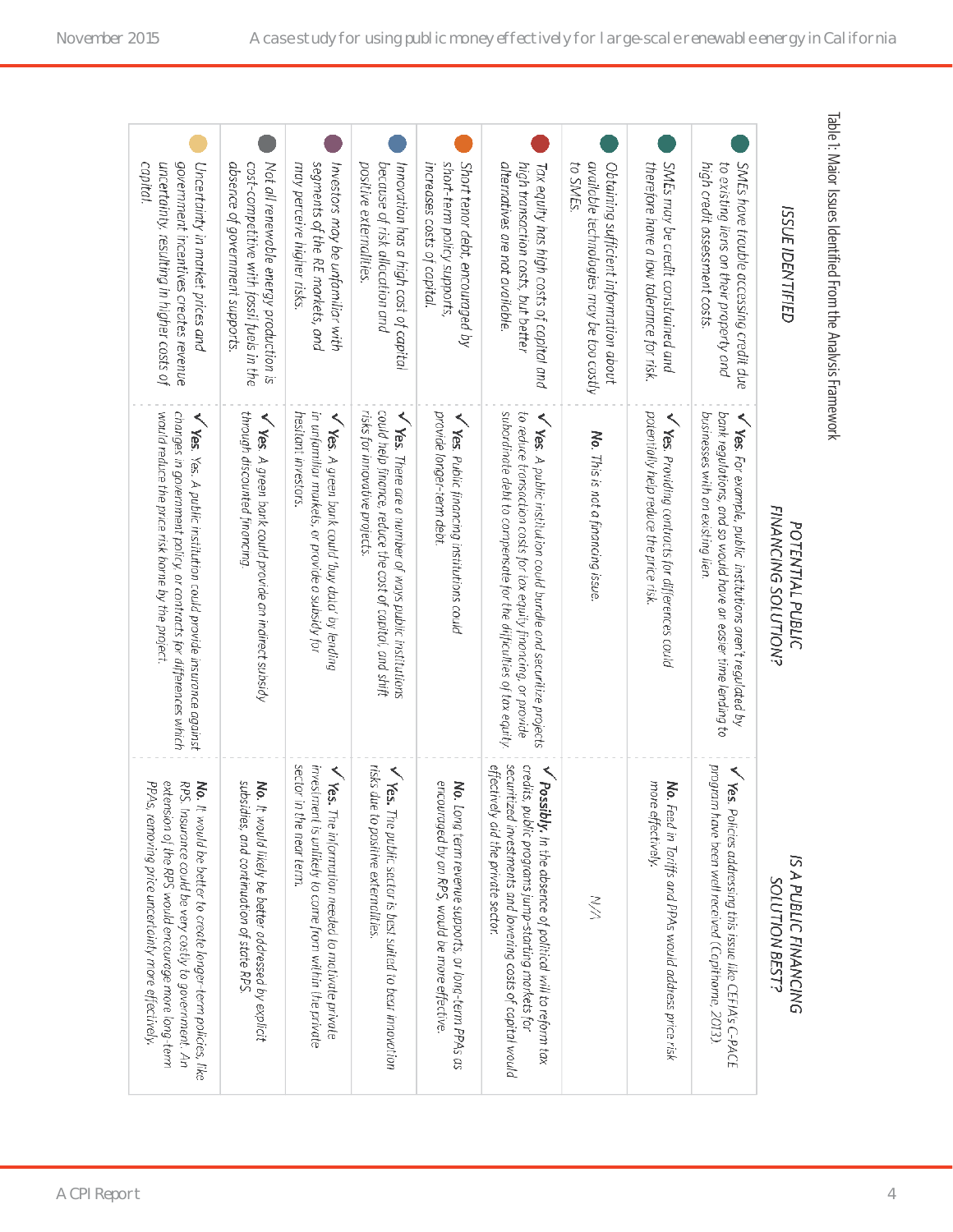#### **2.3 Finding solutions**

These four areas are where a California green bank could focus its efforts in the large-scale renewable energy sector. The next step is to identify the most effective actions a public financing institution might consider taking to support renewable energy projects. CPI has yet to conduct an in-depth analysis of the relative cost-effectiveness of various options for addressing these issues in California, though we have already done related analysis *"*Supporting Renewables While Saving Taxpayers' Money," and hope to build on those techniques (Climate Policy Initiative, 2012). For now, there are several possible solutions to the issues outlined above which have been effective elsewhere or otherwise hold promise for bringing about meaningful change. We present three possible solutions, the third of which could potentially address the last two barriers that we identified in section 2.2.

• A green bank could offer low-cost financing to SMEs that are having difficulty obtaining financing for a renewable energy project by providing security through an alternative method like

property taxes, as in PACE, or on-bill repayment. The additional security would address first lien and credit-assessment issues.

- Aggregating and securitizing projects could significantly lessen transaction costs for tax equity financing. A green bank could do this in-house, or could aggregate many projects and then spin them off as a YieldCo, which is a listed corporation that owns renewable energy projects with long-term power purchase agreements (Climate Policy Initiative 2014b). The structure allows investors to own portfolios of projects with substantially lower transaction costs by buying a stake in the YieldCo, and thus allows renewable energy projects to access lower-cost capital.
- For innovative, early-stage technologies, a green bank could bear some project risk through loan guarantees, an interest-rate buydown or subordinate debt; it could also offer concessional financing. This lending would both facilitate financing of innovative projects and build investor knowledge and participation in new sectors.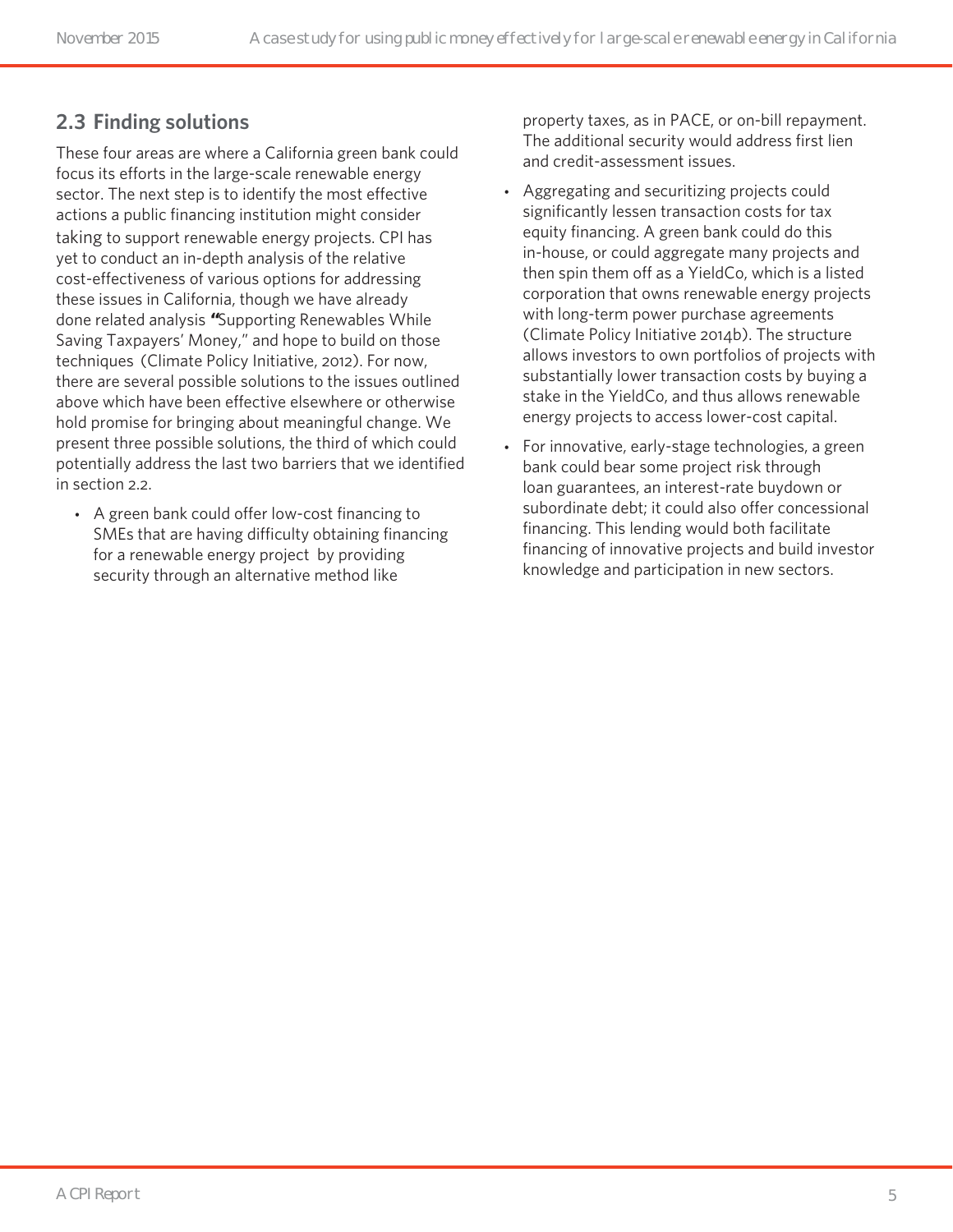## **Appendix 1. Policy Background in California**

We briefly describe the many policies already in place in California to support large-scale renewable energy. As discussed in section 2, the policy set is already robust, but a few financing issues remain for some stakeholders.

## **California Renewables, 2009-2013**

Between 2009 and 2013, important federal and state energy policies (discussed in detail below) spurred significant renewable energy development in California, accounting for roughly a quarter of national renewable

deployment (BNEF). The large volume of renewable energy deployment in California indicates that the policy landscape is, overall, quite conducive to these projects.

Public support was a significant driver of this rapid expansion. Money from federal supports, including accelerated depreciation, the production tax credit, the investment tax credit, and the 1603 cash grants flowed into California during this time, accounting for around 40% of project costs during this timeframe (BNEF).

| <b>ABBREVIATION</b>         | <b>NAME</b>                                                        | <b>DURATION</b>     | <b>SUPPORT LEVEL</b>                             |
|-----------------------------|--------------------------------------------------------------------|---------------------|--------------------------------------------------|
| <b>CALIFORNIAN POLICIES</b> |                                                                    |                     |                                                  |
| FiT                         | Feed in Tariff                                                     | 10, 15 or 20 years  | Market-set price                                 |
| RAM                         | <b>Reverse Auction Mechanism</b>                                   | 10, 15 or 20 years  | Bid-in price                                     |
| <b>RPS RFO</b>              | Renewable Portfolio Standard Request for Offer                     | 10, 15 or 20 years  | Bid-in price                                     |
| <b>TRECs</b>                | Tradable Renewable Energy Certificates                             |                     |                                                  |
| PTE                         | Property tax exclusion                                             | n/a                 | 100% exclusion from property                     |
|                             | PG&E, SCE, SDG&E SPVP Investor Owned Utility-run Solar PV Programs |                     | tax<br>Permits high electricity price            |
| SGIP                        | <b>Small Generation Incentive Policy</b>                           | Upfront below 50kW  |                                                  |
| <b>NATIONAL POLICIES</b>    |                                                                    |                     |                                                  |
| QF                          | <b>Qualifying Facilities</b>                                       | n/a                 | Avoided cost of fossil fuel<br>energy generation |
| <b>MACRS</b>                | Modified Accelerated Cost Recovery System                          | 5yr depreciation**  | 5 or 7 yr depreciation                           |
| <b>ITC</b>                  | Business Energy Investment Tax Credit                              | Upfront             | 30% of investment                                |
| <b>REAP</b>                 | USDA Rural Energy for America Program (REAP) Grants                | Upfront             | max 25% of costs, or \$500,000                   |
| <b>REAP</b>                 | <b>USDA REAP Loan Guarantee</b>                                    | varies              | 60-85% loan coverage                             |
| QECBs                       | Qualified Energy Conservation Bonds                                | 17 yr bond maturity | 70% interest subsidy                             |
| 1703 Loan Guarantee         | DOE 1703 Loan Guarantee for Innovative Technology                  | Varies              |                                                  |

Table 2: Current California renewable energy policies

For more detailed information about any of these policies, please see dsireusa.org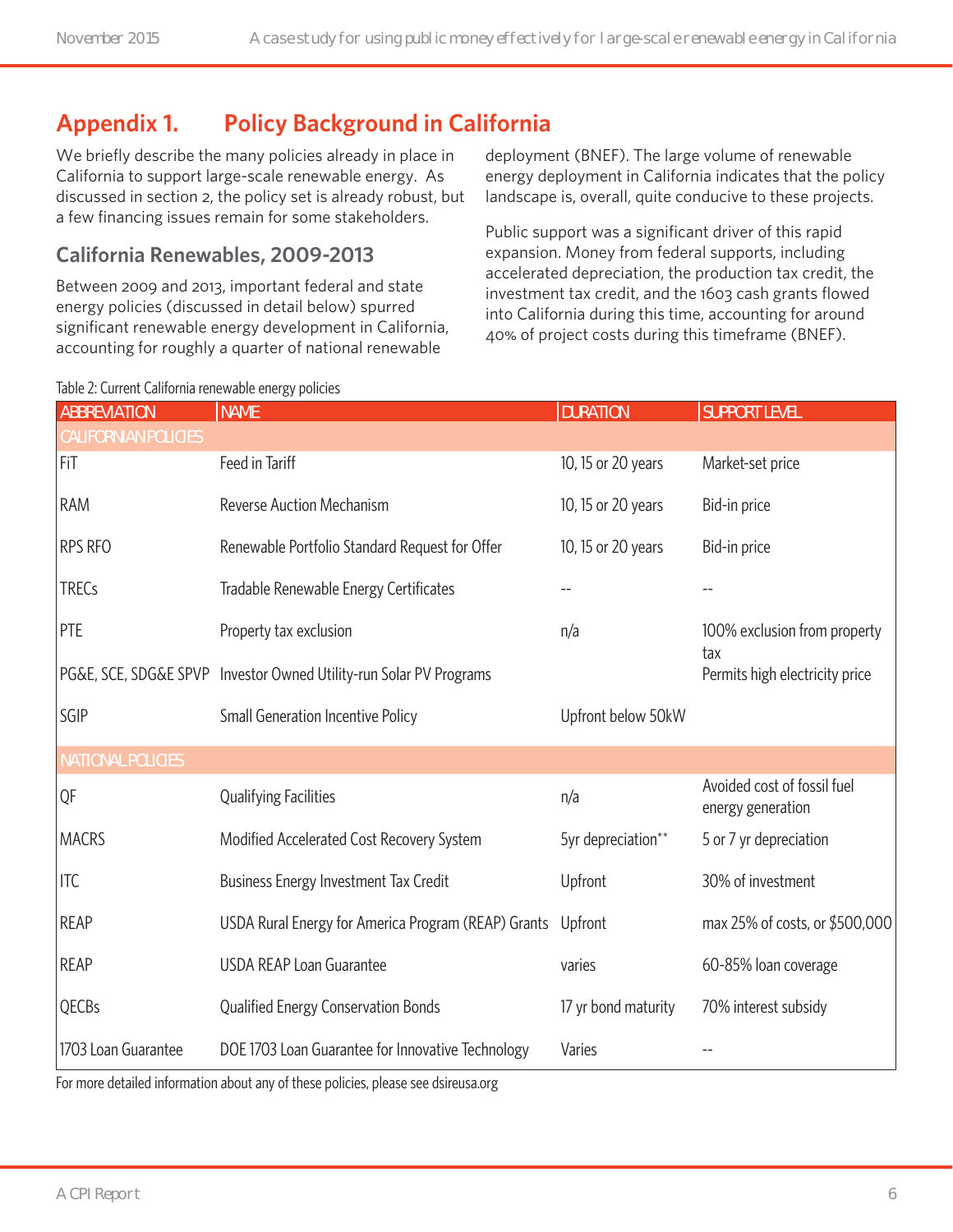#### **California's Policy Landscape**

In our review of Californian large-scale renewable energy, we identified the impact of all major relevant policies on a national and state level. Table 2 summarizes those policies.

In evaluating the adequacy of current policies to meet financing and risk-bearing-related gaps, we charted their coverage relative to the range of types of renewable energy projects. We also looked forward to see how the landscape would change in the remainder of this decade if no additional policies are implemented or existing policies extended. Table 3 and Table 4 below shows how adequate – or inadequate – policy remaining in 2020 will be to cover the identified potential gaps, compared to present-day policy

Key takeaways from this exercise include:

- Current policy is successfully spurring significant investment in renewable energy. The needs for additional support are limited, but may grow in the future if current policies are allowed to sunset and not replaced.
- The end of procurement mechanisms for the RPS will severely impact renewable energy projects, especially larger ones, unless the CPUC chooses to use its new powers under AB327 to extend the RPS. These mechanisms drive long term fixedprice PPAs, which satisfy the sector's needs for long duration of price support and revenue certainty.
- Not all types of developers are supported equally. For example, QECBs are available to municipalities and REAP grants are available to rural and agricultural businesses, for several types renewable energy projects, but no comparable support is available to small urban businesses.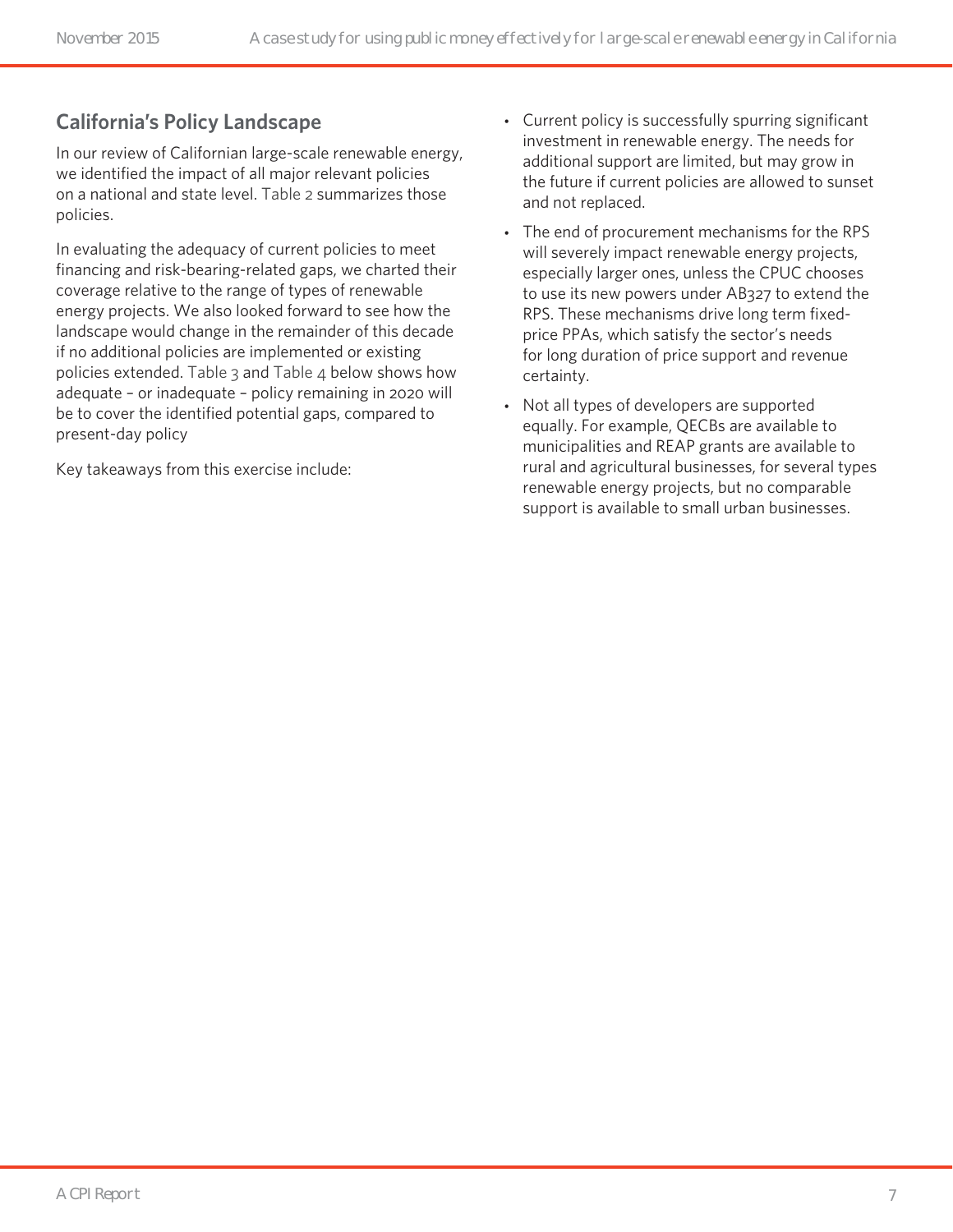Table 3: Current landscape of California renewable energy policies

#### **POLICY LANDSCAPE 2013**

| <b>TECHNOLOGY TYPE</b>                                                    | <b>DIRECT FINANCING</b><br><b>SUPPORT</b>                                                        | <b>PRICE SUPPORT &amp; OTHER</b><br><b>FINANCING COST DRIVERS</b>        |                                                                                                |                                                                             |                                                 |  |
|---------------------------------------------------------------------------|--------------------------------------------------------------------------------------------------|--------------------------------------------------------------------------|------------------------------------------------------------------------------------------------|-----------------------------------------------------------------------------|-------------------------------------------------|--|
| (REAP-ineligible)<br>Landfill gas &<br>Anaerobic digestion                | • ITC (eligibility thru PTC)<br>$-OECBs$                                                         |                                                                          |                                                                                                |                                                                             |                                                 |  |
| Geothermal, Wind,<br>Biomass, Municipal solid<br>waste, Hydro, Tidal/Wave | . ITC (eligibility thru PTC)<br>$-OECBs$<br>$\bullet$ (REAP)                                     | $-FiT$<br>$\bullet$ (PTC)<br>•Net Metering<br>•SGIP (selected tech)      | $-FiT$<br>PTC<br>$\bullet$ RPS RFO (>1.5MW)<br>•SGIP (selected tech)                           | PTC<br>$\cdot$ RPS RFO<br>$-RAM$                                            | PTC<br>•RPS RFO                                 |  |
| Geothermal, CHP                                                           | $\P$ TC (10%)<br>$-OECBs$<br>$\bullet$ (REAP)                                                    |                                                                          |                                                                                                |                                                                             |                                                 |  |
| Solar PV, (Small wind)                                                    | $\bullet$ ITC.<br>•QECBs<br>$\bullet$ (REAP)                                                     | $-FiT$<br>PTE<br>•Net Metering<br>•CSI/NSHP                              | $-FiT$<br>PTE<br>$\bullet$ RPS RFO (>1.5MW)<br>·PG&E-SPVP<br>• SCE-SPVP (1-2MW)<br>•SDG&E-SPVP | $\bullet$ RAM<br>PTE<br>$\cdot$ RPS RFO<br>·PG&E-SPVP<br>•SDG&E-SPVP (<5MW) | PTF<br>•RPS RFO                                 |  |
| Solar thermal electric<br>(innovative)                                    | $-ITC$<br>$-OECBs$<br>$\bullet$ (REAP)<br>•1703 Loan Guarantee                                   | $-FiT$<br>PTE<br>•Net Metering<br>•CSI/NSHP                              | $-FiT$<br>PTF<br>•RPS RFO (>1.5MW)                                                             | $-RAM$<br>PTE<br>$\cdot$ RPS RFO                                            | PTF<br>·RPS RFO                                 |  |
| Tidal/Wave & Other<br>innovative technologies                             | •ITC (eligibility thru<br>PTC, tidal/wave)<br>•QECBs<br>$\bullet$ (REAP)<br>•1703 Loan Guarantee | $-FiT$<br>•Net Metering<br>•(PTC - tidal/wave)<br>• SGIP (selected tech) | $-FiT$<br>$\bullet$ RPS RFO (>1.5MW)<br>$\bullet$ (PTC - tidal/wave)<br>•SGIP (selected tech)  | $\cdot$ RAM<br>$RPS$ RFO<br>$\bullet$ (PTC - tidal/wave)                    | $\cdot$ RPS RFO<br>$\bullet$ (PTC - tidal/wave) |  |
|                                                                           | All Sizes                                                                                        | < 1 MW                                                                   | $1-3$ MW                                                                                       | 3-20 MW                                                                     | $>$ 20 MW                                       |  |

PROJEC